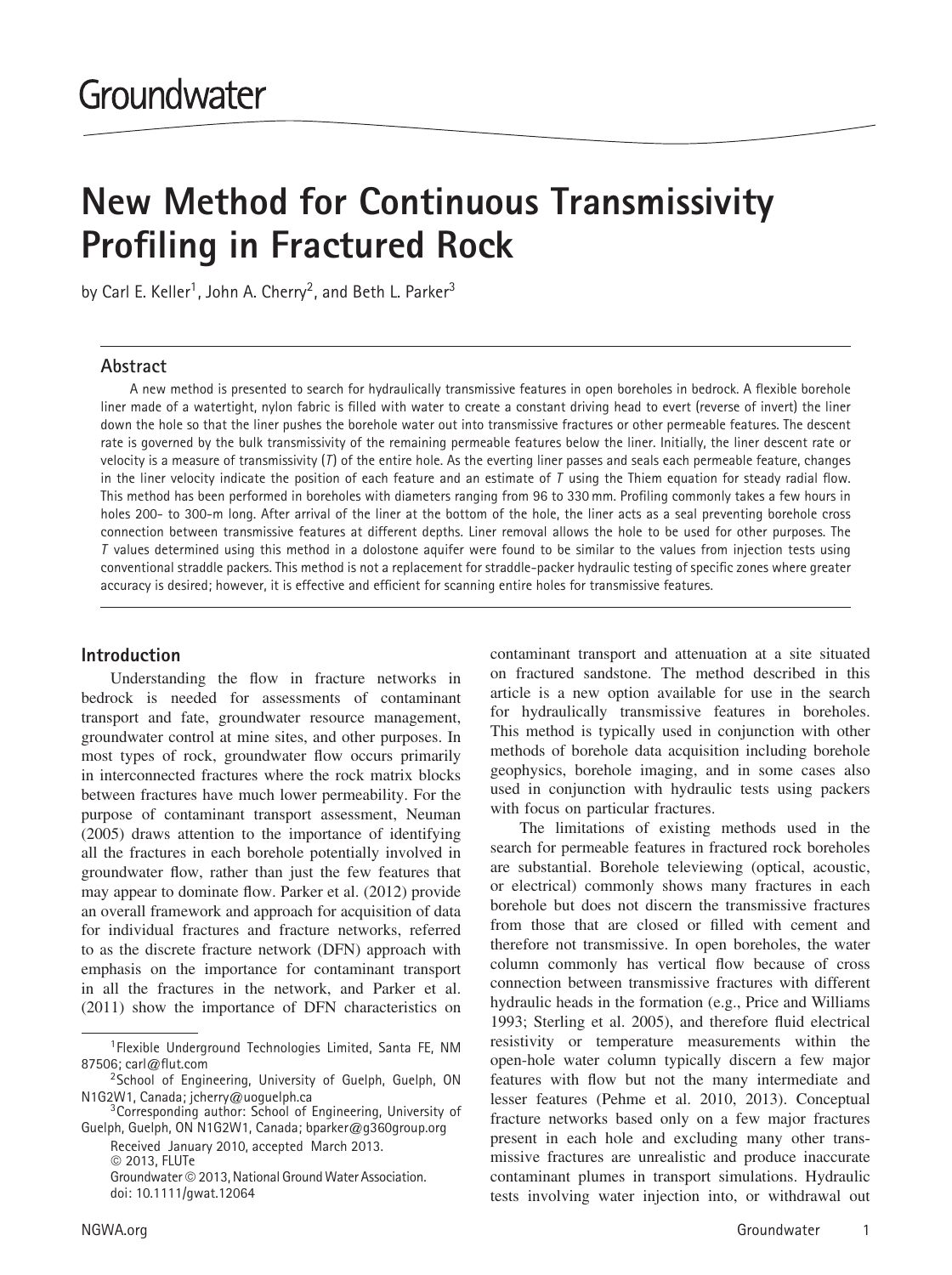of, permeable intervals isolated with inflated packers measure the transmissivity of these intervals. When such tests are done throughout the entire borehole length using short test intervals (e.g.,  $1$  to  $2 \text{ m}$ ), the locations and transmissivities of all substantial transmissive zones become known; however, testing an entire borehole using short test intervals typically takes several days, and therefore is rarely done except in research-intensive projects (e.g., Novakowski et al. 2006; West et al. 2006). Therefore, efficient methods capable of identifying and measuring the transmissivity of all or nearly all potential permeable fractures in each borehole are needed.

This article describes a method recently developed for conducting hydraulic tests in open boreholes in fractured rock. The purpose of this method, referred to here as transmissivity profiling, is to: (1) quickly identify along the entire length of open hole the permeable fractures or other permeable features; (2) estimate the transmissivity and also in some cases the hydraulic conductivity; and (3) determine the bulk transmissivity of the entire length of open hole. This method is also known more simply as liner profiling or the drop liner method. The method is suitable for use in holes in rock that have a casing sealed through the overburden and/or through the weathered zone into the intact rock. The open hole below the casing must have no obstructions or substantial restrictions. This method uses a tubular length of impermeable urethanecoated nylon fabric, closed at the bottom, which is very flexible so that it can be rolled onto a reel and positioned at the hole to begin the profiling procedure. The liner is about the same length and diameter as the borehole. The liner is slightly elastic and about 10% larger than the nominal borehole diameter so it can conform to the borehole wall. To initiate the profiling procedure, the liner is filled with water to inflate it and to create a hydraulic head differential between the inside and outside of the liner. This head differential causes the liner to descend down the hole acting as a piston. As this piston descends, water below is forced out of the hole and into the formation through transmissive features. The descent rate of the piston at each depth in the hole is a function of the transmissivity of the remaining length of open hole below the piston. Hence, with measurement of the descent rate and other factors, a transmissivity (*T*) profile is obtained from the top to the bottom of the hole. Changes in descent velocity of this piston along the hole indicate the presence of the transmissive features.

The impetus for the use of flexible liners to seal holes came from our recognition of the need to minimize cross contamination at sites on fractured rock with chlorinated solvent contamination, an example of which is described by Sterling et al. (2005). In such cross contamination, the borehole acts as a conduit to connect fractures with higher hydraulic head to fractures with lower head in the same hole. This induces vertical cross flow between fractures. These cross connections can worsen the degree of contamination at the site and confuse the hydrochemical conditions being investigated. Price and Williams (1993) describe a fractured rock hole where such cross connection changed the natural hydrochemistry of the formation. Pehme et al. (2010, 2013) used highresolution temperature profiling in lined and unlined holes to show that cross connections are a common feature of holes in fractured rock and that open holes severely hinder the ability to characterize the natural system. Minimization of cross contamination because of vertical flow in holes drilled in contaminated site investigations on bedrock has become desirable in many jurisdictions. For example, it is required in the state of New Jersey that all annular space between well casings and annular space between casing and borehole be sealed within 24 hours (NJ Reg. 7:9D–2.2 (a) 10) and that "there shall be no more than 25 feet of total open borehole" (NJ Reg. 7:9D–2.4 (a) 4) (NJDEP 2012). The use of flexible liners to seal boreholes to temporarily prevent cross contamination was initiated in 2001 and since then many hundreds of holes have had flexible liners installed for this purpose.

The transmissivity profiling method introduced in this article was invented by the first author, as described in patents (C.E.K., US patent nos. 6910374 and 7281422 and foreign patents). The seals installed by this method are temporary because the intended use of the liner is to create a seal until such a time as the borehole is needed for geophysics, hydraulic testing, and/or installation of a monitoring well, after which the liner can be removed with relative ease. Profiling measurements are conducted during liner installation with the intent that the liner will seal the hole once the profiling procedure has been completed.

Although this article only reports results from a field study area in a dolostone aquifer, the method has been applied in more than 300 rock boreholes at more than 60 sites across North America and in Europe. The shallowest hole profiled so far is 18 m and the deepest is  $450 \text{ m}$  in a sandstone borehole in California. Borehole diameters have spanned the range from 96 mm (3.8 inches) to 330 mm (13 inches). The depth to standing water in the holes has ranged from artesian conditions to more than 100 m. In nearly all cases where this profiling method has been applied, the liner has been left as a seal in the holes for a period of several weeks to many months before using the holes for other purposes. Our general conclusions concerning applicability and limitations of the profiling method presented in this article are based on the broad experience from all of these boreholes tested in many types of fractured rock.

To demonstrate the nature of results from the liner measurements and interpretive issues, we present results from three core holes in a 100-m-thick fractured dolostone aquifer. This aquifer provides the water supply for the city of Guelph, Ontario, Canada. Results from this field area were selected because these holes have been used for many other types of data acquisition for fracture identification and hydraulic conductivity determinations, including core logging, borehole geophysics with acoustic televiewing, flow metering, high-resolution temperature profiling (Pehme et al. 2010, 2013), and hydraulic tests using straddle packers and pumping tests (Quinn et al. 2011a). The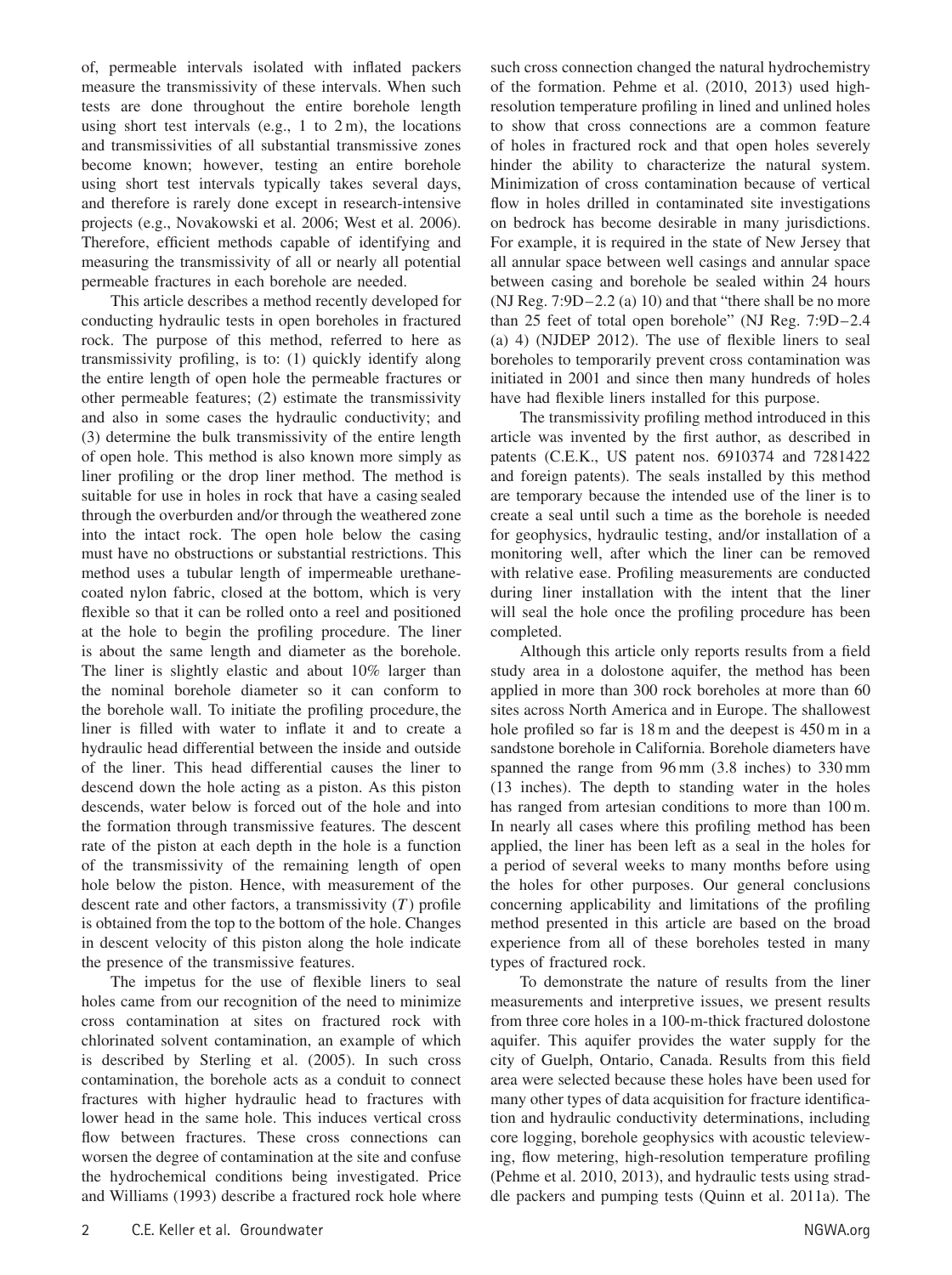comprehensive data collected from these holes allow comparison of liner profiles to other indications of fracture presence and transmissivity. Overall, development of the liner profiling is still in the early stage of application in contaminated site investigations. This article introduces the method as well as initial results and considers hydrogeologic and other factors that influence the performance and limitations of the method.

# **Approach**

The details of the liner design and parameter values for the profiling procedure are specific to each hole; however, the generalities, as described here, are common to nearly all holes. The liner fabric (the urethane-coated material) is selected to have the combination of strength and flexibility suitable for the borehole diameter and the site-specific hydrogeological conditions. An essential objective is to select a fabric that will not rupture but have good flexibility for the profiling and also the strength to accommodate the necessary applied head differential established on arrival of the bottom of the liner at the bottom of the hole where the liner function is to form a seal along the entire hole. Previous experience related to the site conditions guides the selection of the characteristics of the liner material for each hole. If the fabric is too stiff and inflexible, it will create too much friction while descending down the hole. If the fabric is too thin and extremely flexible, it is more prone to rupture. Rupture occurs when the head of the water column inside the liner excessively exceeds the head in the fractures outside the liner. We expect that profiling of holes with diameters as small as 75 mm or even 51 mm will become feasible in the future with the use of very thin, extremely flexible liners made of strong enough material. Each liner is custom made and shipped from the FLUTe Ltd. manufacturing facility in Santa Fe, New Mexico to the field site on a reel. The outer diameter of reel plus the liner ranges between 0.6 and 1.0 m.

The profiling procedure evolves in stages. First, as shown in Figure 1a, the reel loaded with the liner is positioned at the hole and the open end, which is the top of the liner, is pulled off the reel and attached with a clamp around the top of the steel casing that protrudes above-ground surface. This casing extends through the overburden or weathered rock downward into the intact, stable rock mass. After clamping of the liner top to the casing head, the liner is pushed by hand at an arm's length downward into the casing to form an annular pocket. The second stage begins when water is added, usually from a hose connected to a water tank, into this pocket to create weight that drives the liner down the casing into the open rock hole below, as shown in Figure 1b. The process by which the liner goes down the hole is known as eversion such that, as the liner descends, the fabric initially on the inside of the liner while it was on the reel becomes the outside of the liner pressing first against the casing and then deeper against the rock wall. However, while the liner is descending through the air-filled segment of casing



**Figure 1. The stages in installation of blank FLUTe**™ **liner: (a) top of liner from the reel is clamped onto the top of borehole casing; (b) the liner is pushed by hand down into the casing so that water can then be added to cause the liner to descend by eversion; and (c) the liner descends below the static water level in the borehole and water is added to maintain a positive hydraulic head differential between the inside of the liner and the initial static water level, referred to as the blended head.**

above the static water level, the air must be allowed to escape through a slotted tube extending to the water level.

Once the liner reaches the static water level in the hole, the third stage begins, which is the start of the controlled *T* profiling measurements. Initially, when the liner goes below the water level, the liner is temporarily restrained to create tension and then the liner is released to descend. The rate of water addition to the liner in this stage is carefully controlled to create a nearly constant applied head differential between the inside of the liner and the water level in the formation outside the liner. The rate at which water is added to the liner is governed mostly by the rate at which the water can escape into the permeable features in the open hole below the descending liner as it forces the water out into the permeable zones in the formation. The rate of water addition from the hose typically ranges between 0.5 and 100 L/min. Occasionally, the rate has to be larger when the transmissivity of the hole is exceptionally large. In such circumstances, the rate may reach hundreds of liters per minute. However, above such large rates, the current equipment cannot achieve the desired accuracy of measurement. If the transmissivity of the entire hole is exceptionally small, then the liner descent rate is so slow that the profiling effort is rendered impractical. However, in this case, what is learned for the profiling attempt is nevertheless valuable. An impractically slow liner descent indicates that there are no zones in the entire length of hole that have transmissivity above the detection limit, which establishes an upper bound on the bulk transmissivity of the hole. For this information to be most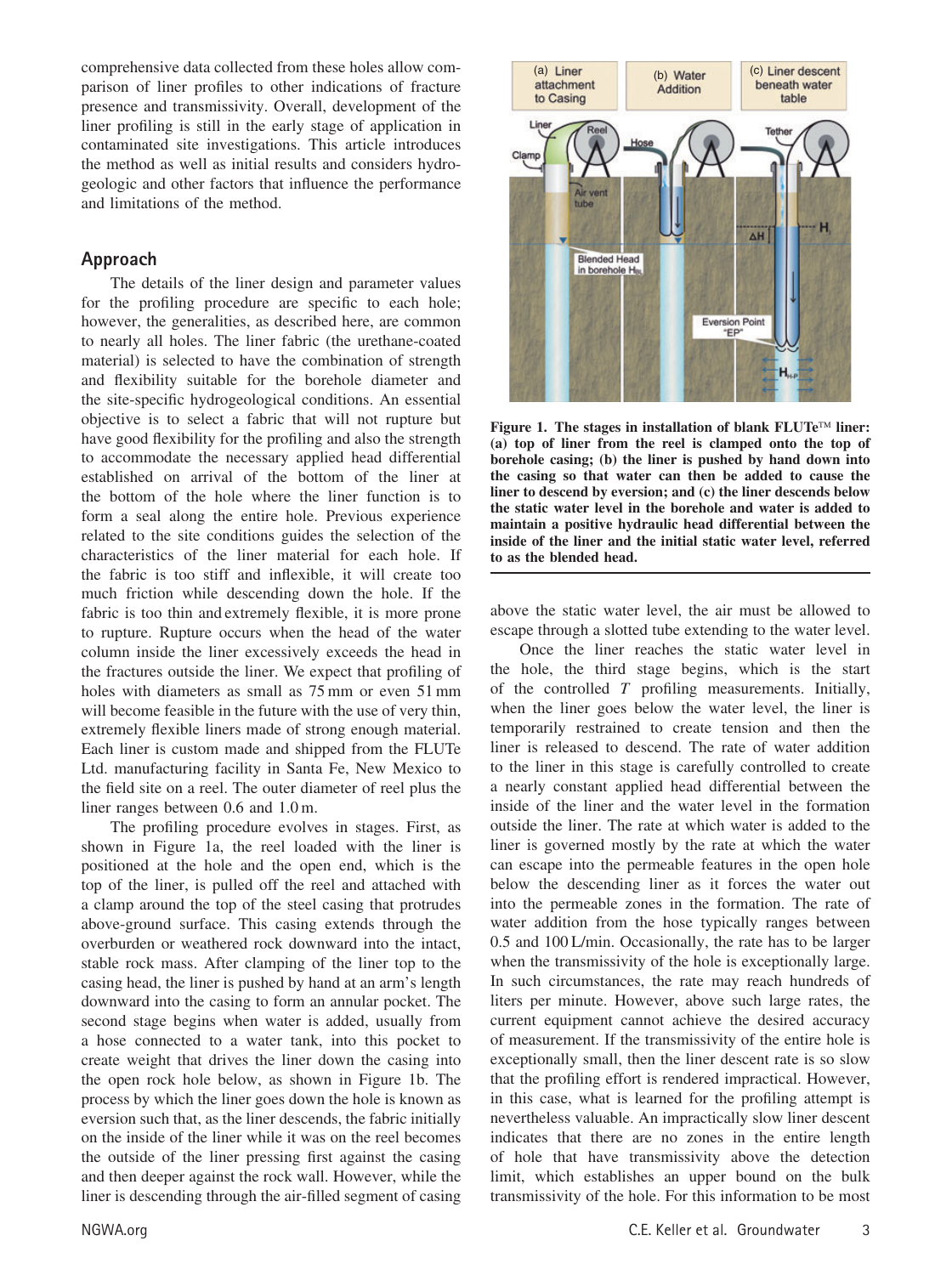useful, the borehole must be well developed to clear all fractures of drill cuttings.

The static water level measured in the open hole just prior to the onset of profiling is referred to as the blended head or static water level and this is an important feature of the open-hole hydraulic system. The blended head is the equilibrium head that is achieved as a result of water flowing into the hole from those fractures that have relatively high head in the formation and water leaving the hole from those fractures with lower formation head. The inflows and outflows adjust through these vertical cross connections to produce the static blended head. In the formation away from the hole, the head distribution is governed by the groundwater flow system within the larger spatial domain. The blended head condition is a local hydraulic equilibrium and some distance away from the hole this disturbance caused by these open-hole cross connections is negligible.

To start the profiling, the water level in the liner is raised a few meters, generally between 3 and 6 m above this initial open-hole blended head to drive the liner downward. This applied head differential is referred to as the driving head. The driving head is set based on the knowledge of the initial blended head to create the necessary head differential to drive the liner down the hole. All flow of water from the hole under this condition is outward into the formation. During this period when the liner is descending down the hole, all cross connections in the hole have been eradicated. However, as the liner passes the first permeable fracture and seals it, the head in the water column below the liner may change to reflect the new condition and some change can occur continually until the liner reaches the bottom of the hole. The head below the descending liner is measured by a pressure transducer situated at the bottom of the hole. Therefore, the head in the hole below the liner is always known and is governed primarily by the applied head differential. However, extreme conditions are possible and are mentioned here to help illustrate the difference between a simple situation where the formation heads all along the hole are not greatly different and the more complex scenario of highly variable head. For example, if the bottom part of the formation around the bottom part of the hole is strongly artesian, then it would be possible that the driving head, which is set according to the initial blended head, would become so small that the liner would stop its descent. Another extreme condition could be that the formation head toward the bottom of the hole is exceptionally low and therefore in this part of the hole the effective head differential becomes too extreme that the liner ruptures. For such ruptures to occur there must be cavities or large aperture fractures into which the liner expands excessively. The actual head distribution in the formation around the open hole is not known before profiling begins; only the blended static head is known. However, insights about the head conditions are commonly obtained during the profiling procedure from system behavior and from the transducer record. Field experience with profiling many different sites shows that the two contrasting extreme conditions outlined above are not common.

To allow the data records acquired during liner descent to serve for calculation of the *T* profile, it is essential that the following measurements be made using the equipment setup shown in Figure 2: elapsed liner descent time, depth of the liner in the hole below top of casing at each time step, liner tension, and the head inside the liner that is measured using a bubbler tube system. This bubbler system is located in an internal sleeve in the liner to minimize disturbance by the water fed into the liner from the hose. The bubbler tube receives a constant airflow from an air tank and the system is adjusted so that the air pressure in this tube is a measure of the head inside the liner. These bubbler head measurements, along with the blended head value, allow the driving



**Figure 2. System components for the profiling method (a) (not to scale, vertically compressed). As water is added to maintain a** constant head differential ( $\Delta H_{\rm L}$ ) between inside the liner and the initial blended head, the liner descent rate (velocity) is **measured as the head below the liner is measured (by the transducer) and (b) photograph showing the liner deployed from the shipping reel in the background and extending through the profiler positioned above the hole (foreground).**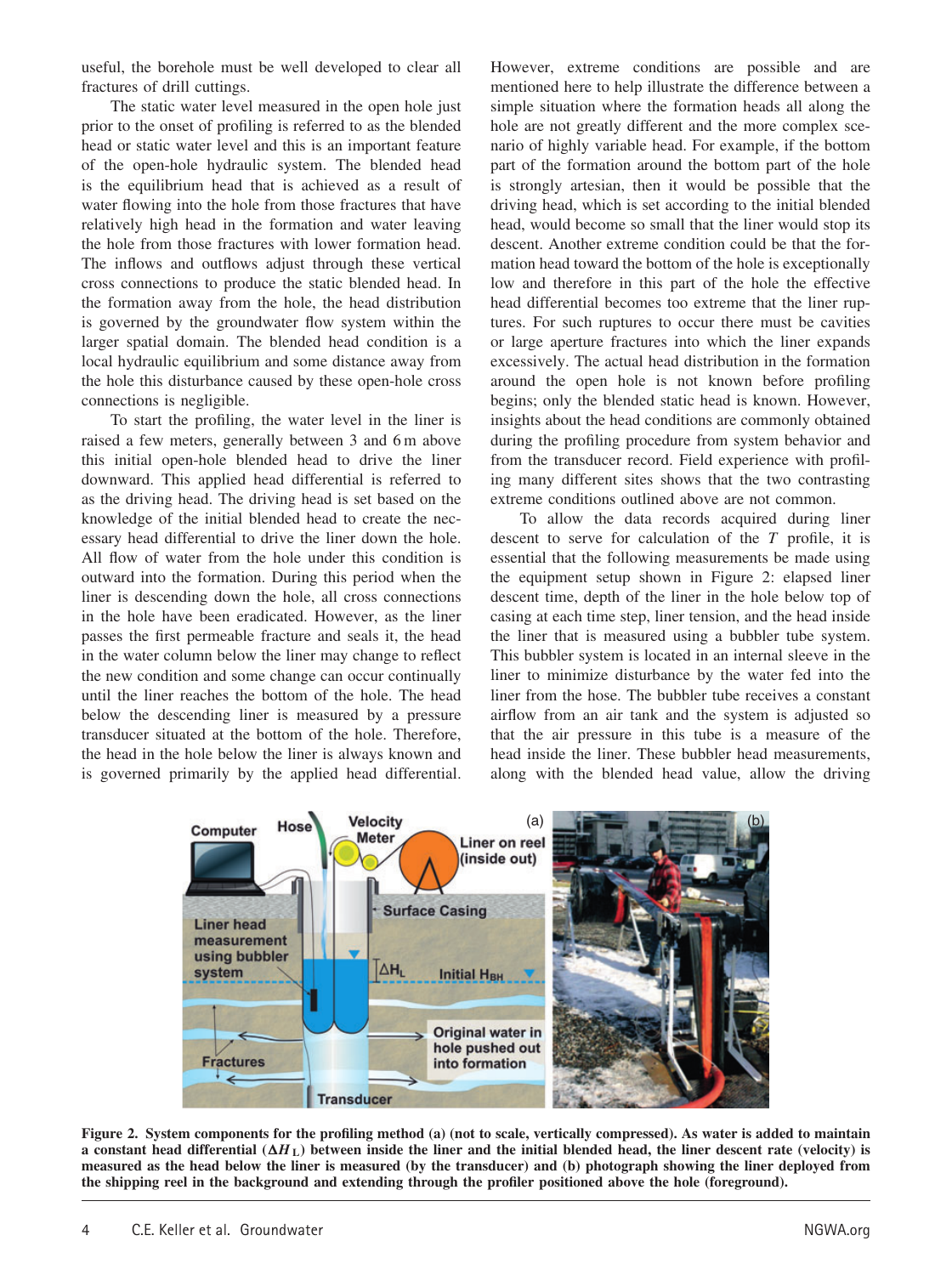head to be calculated. The measurements of each of these quantities are made electronically at 0.5- or 1-s intervals. Other critical information that is not time dependent is also recorded including hole depth, hole diameter, casing depth, and casing height aboveground. The head in the liner is maintained constant during liner descent by adjusting the flow from the hose. The rate of descent, referred to as the liner velocity, is measured using a pair of encoders on a meter roller that accurately measures across a large velocity range. The velocity of the liner coming off the reel is measured by the roller for each time step (0.5 or 1 s), and therefore the velocity of the "eversion point" (EP) at the bottom of the liner (Figure 1c) is known because it is exactly half of the velocity of the liner entering the hole. The velocity is greatest at the beginning of the profiling when the length of open hole is longest and all permeable features along the hole are available for water escape in response to the driving head. As transmissive features are sealed off by the descending liner, the velocity slows at each transmissive feature as is explained in more detail in the next section. When the velocity slows to about 1 m/h, it is commonly decided to stop profiling measurements because of minimal continuing benefit. The *T* at this velocity for the remaining length of open hole is about  $0.012 \text{ cm}^2/\text{s}$  for a 15-cm diameter hole. The tension in the liner during the descent is measured using a monitoring roller equipped with a braking system. This tension measurement is performed using a pair of load cells with analog data converted to digital data recorded on a laptop with each recording event. A spread sheet is used as the liner descends to calculate the depth, velocity, driving head, pressure below the liner, and the other parameters needed for data analysis.

# **Identification of Transmissive Features**

The capability of the liner method to provide information concerning transmissive features is based on the fact that, as the liner acting as a piston goes down the hole, the water column is pushed out into the formation through transmissive zones (transmissive fractures and other permeable features). As this happens, the rate of descent (liner velocity) changes by an amount proportional to the transmissivity of each permeable feature passed and therefore closed off by the liner. The water flow rate out of the open borehole into the formation beneath the liner is simply the velocity of the bottom of the liner (EP) multiplied by the horizontal cross-sectional area of the hole. At the beginning of the profile, the initial rate of flow is a direct measure of the transmissivity of the entire hole. Because of the constant driving head imposed inside the liner, the liner velocity must decrease each time it passes a transmissive feature because the remainder of the hole then has lower *T*. When the liner passes a transmissive fracture receiving flow at a rate of  $\Delta Q$  (Figure 3a), the liner velocity drops by an increment equal to  $\Delta Q/A$  when the EP passes the fracture, where *A* is the horizontal cross-sectional area of the hole. The precision of the location of transmissive zones is dependent on the time record



Flow rate into the fracture,  $\Delta Q = A(V, -V_2)$ , where  $V, >V_2$ T= $\Delta Q \ln(r_o/r_w)/(2\pi\Delta H_{\text{H-P}})$ 

**Figure 3. Schematic illustration showing the parameters involved in the measurement of transmissivity of a single permeable feature (e.g., fracture). The liner velocity changes from**  $V_1$  **to**  $V_2$  **as the liner passes (shuts off) a fracture over depth increment**  $Z_1$  **to**  $Z_2$ .

intervals (e.g., recordings made 0.5 or 1 s apart). Figure 3b illustrates the ideal case for a single fracture. The EP depth over which the drop in liner velocity occurs identifies the location of the transmissive zone. Therefore, the entire descent velocity history is governed by the distribution of the transmissive features along the borehole.

The obtained velocity profile typically shows several types of changes in shape and those commonly observed are illustrated in the hypothetical velocity profile shown in Figure 4, in which the first interval has a slope of



**Figure 4. Hypothetical ideal "liner descent velocity profile" showing changes caused by several types of borehole features. The monotonic fitted line ignores temporary drops in liner velocity such as caused by a borehole enlargement where the liner velocity decreased but then increased upon exiting the enlargement.**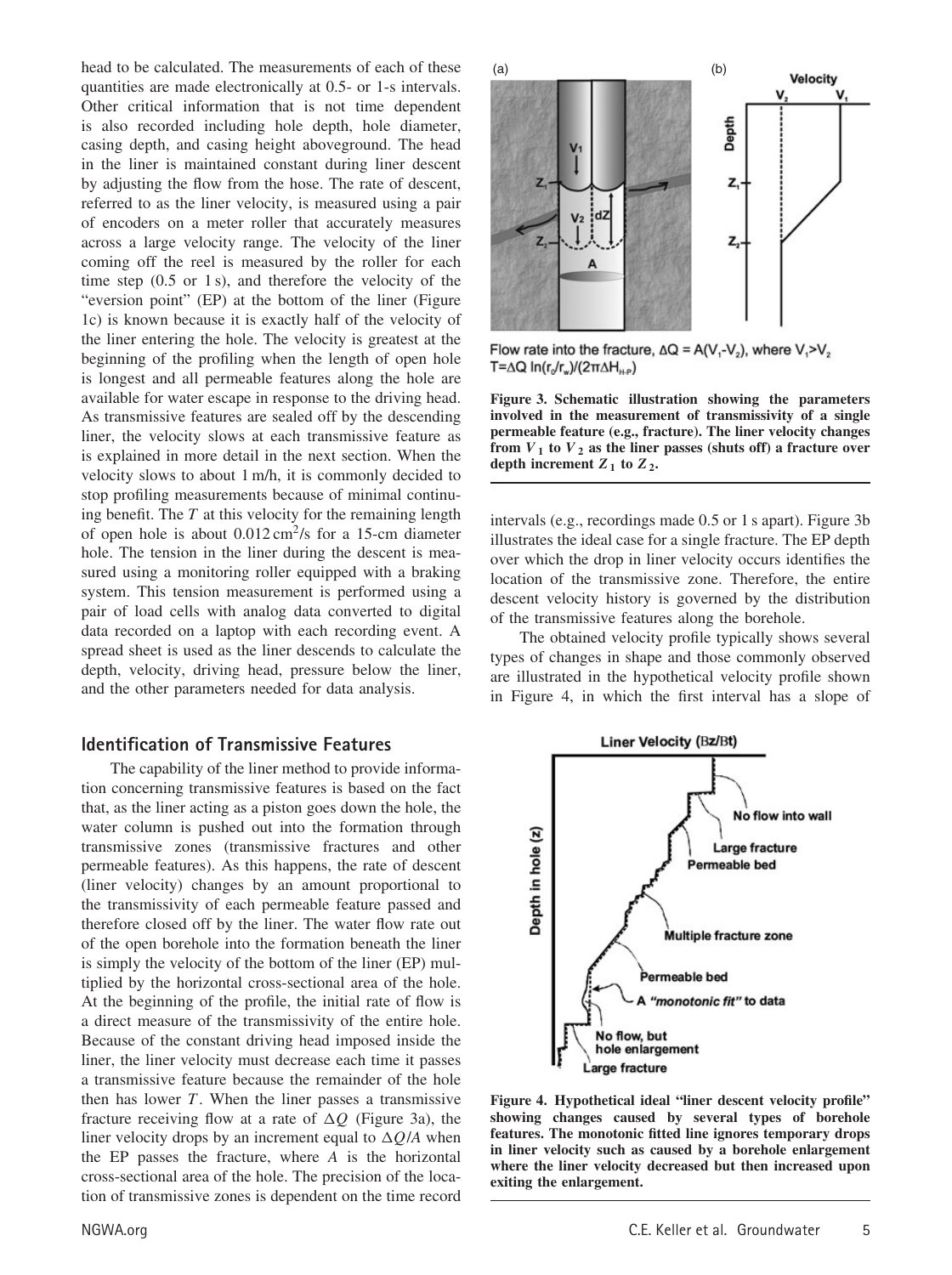

**Figure 5. Hypothetical illustration of effects of borehole enlargement: (a) borehole conditions with blank line expanding where borehole is enlarged with five points along the** liner, above  $(Z_1)$ , within  $(Z_2, Z_3)$ , and below  $(Z_4, Z_5)$  the **enlargement interval, and (b) liner descent velocity profile showing an apparent temporary decrease in liner descent velocity followed by an increase after the liner passes the enlargement. In the absence of a permeable feature within the enlargement area, the liner velocity returns to the preenlargement rate.**

zero, representing no detectable permeability and thus no flow features in this interval being sealed by the liner. The initial abrupt step change in velocity is typical of the liner passing a thin, discrete, nearly horizontal, permeable fracture intersecting the hole. The less abrupt, sloped portions of the velocity profile indicate transmissive intervals of substantial vertical thickness. These features can have various characteristics such as a uniform permeable bed (a smooth slope) or a zone with multiple fractures (a slope composed of numerous small steps) or a fracture intersecting the borehole wall at an angle.

In addition to the transmissivity of the borehole and the driving head in the liner, other factors can influence the velocity of the liner descent. Recognition of these factors is necessary to avoid them being incorrectly interpreted as transmissive features. For example, some boreholes have intervals where the hole diameter is enlarged, known as breakout or washout zones. As the liner passes through an enlarged segment, the liner expands slightly to fill the larger cross-sectional area (i.e., a larger volume displacement per unit length of travel) causing a corresponding drop in the liner velocity (Figure 5). This drop in velocity is not caused by formation transmissivity, but could be falsely interpreted as such. In field trials, the presence of this borehole enlargement effect is usually recognized because, when the liner passes out of the enlarged zone, the liner cross section is smaller relative to the nominal borehole dimension and the velocity then increases proportionally. The decrease followed by increase in velocity is diagnostic evidence for borehole enlargement. Figure 5 shows a sequence of a liner passing through an enlarged borehole segment where the liner may not be able to expand enough to press against the enlarged borehole wall and therefore the liner in effect is a balloon in this interval of the hole. If the liner exit velocity from the enlargement is less than the entrance velocity, the



**Figure 6. Transient velocity decay to steady-state conditions during early stage of liner eversion. Upon release of the liner, the liner velocity immediately peaks and then drops to the nominal steady-state flow rate. Thereafter, the velocity changes are governed by the sealing of transmissive features.**

velocity change, and the associated transmissivity, is assigned to the upper portion of the enlargement. Therefore, the effect of a washout or solution cavity or other enlargement of the borehole on the profile is taken into account by the fit of a monotonically decreasing curve to the data that ignores the temporary drops in velocity. In some cases, the borehole diameter is determined independently by geophysical logging (mechanical caliper or virtual caliper from acoustic televiewer [ATV] logs) before conducting the profile so that borehole diameter variations are anticipated in the profile interpretation.

In the calculation of  $T$  values from the velocity profiles, steady-state flow is assumed. However, at the start of profiling when the liner is released to propagate down the hole, a short period exists when the flow out of the borehole is clearly not steady state (Figure 6). The velocity data obtained during this transient period are not used for fracture *T* determinations. In this transient period, the hydraulic gradient from the borehole wall into the formation is imposed instantaneously at the beginning of a profile and is initially extremely steep as the liner descent accelerates to a peak velocity (Figure 6). As the transient flow field propagates outward in the formation, the gradient at the borehole wall becomes much less steep and both the flow rate out of the hole beneath the liner and the associated liner velocity approach a nominal steady state. Fortunately, the transition interval in the hole is usually only about 2 to 6 m long, depending upon the liner velocity, and therefore the lack of useful *T* data from such a short section of the hole is usually not substantial and commonly some of this interval is in the casing, not in the open hole being tested.

#### **Framework for Calculation of Transmissivity**

The Thiem method (Wenzel 1936) for radial steady flow is used to obtain *T* values from the profiling data for the open borehole segment remaining below the liner as the flow paths are sealed from the top downward. As the liner is driven down the hole and the velocity decreases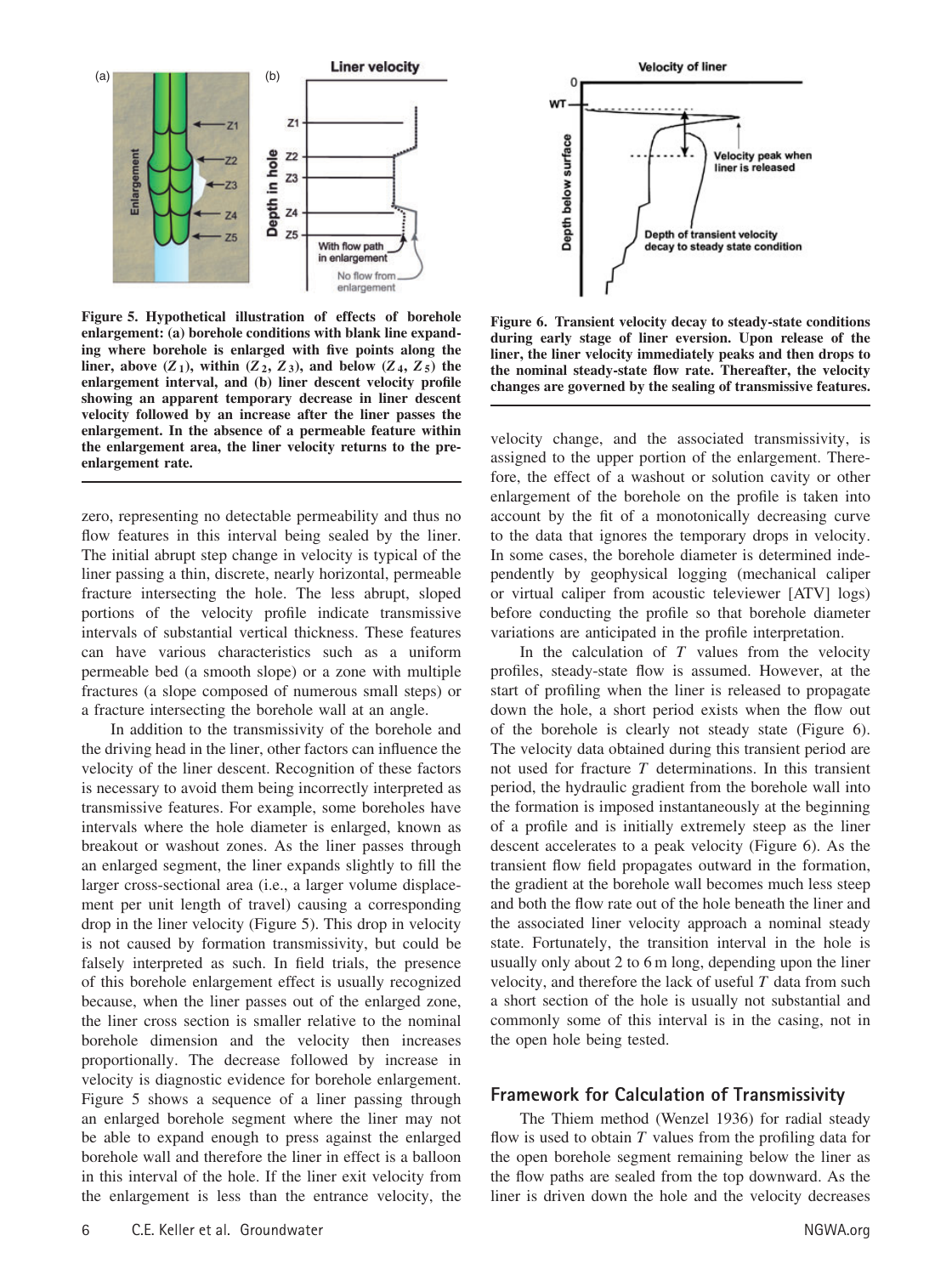

**Figure 7. Diagram illustrating the parameters and concepts used for the mathematical framework of the transmissivity measurement.**

as each permeable feature is sealed off, ideally, the flow rate into each fracture below the EP is nearly constant such that the flow regime in all fractures receiving water is at quasi-steady state at and near the borehole wall. The parameters used in the application of the Thiem equation for *T* calculation are indicated in Figure 7. The flow out of the borehole interval sealed by the liner in one time step is assumed to be steady-state Darcian radial flow represented by  $\Delta Q$ . The steady-state radial condition represented in cylindrical coordinates is assumed to begin once the liner descends below the aforementioned transient interval early in the profiling. Therefore, there has been substantial time available for a steady-state flow to be achieved. This use of the Thiem equation presented here has general similarities to its use for calculating *T* values from constant-head packer test results in fractured rock holes as described by Maini (1971), Haimson and Doe (1983), Braester and Thunvik (1984), Lapcevic (1988), Novakowski and Bickerton (1997), and others. Quinn et al. (2012) provide a summary of the Thiem method applied to straddle-packer tests. For both liner profiling and packer testing applications, the Thiem equation is expressed as

$$
T = \frac{\Delta Q}{2\pi \Delta H_{\text{H-P}}} \ln\left(\frac{r_0}{r_{\text{w}}}\right) \tag{1}
$$

where  $\Delta Q$  [L<sup>3</sup>/t] is the flow rate reduction due to sealing an interval of the borehole,  $T [L^2/t]$  is the transmissivity of the portion of the borehole measured  $(K \Delta z)$ ,  $\Delta H_{\text{H-P}}$  [L] is the applied head difference in the borehole above the open-hole blended head,  $r_0$  [L] is the radius of influence of the test, and  $r_w$  [L] is the radius of the borehole.

As with all single-well tests, the  $r_0$  cannot be measured and therefore an assumed value is used. In packer testing literature for fractured rock, assumptions of  $r_0$  ranging from 10 to 60 m have been justified (e.g., Maini 1971; Haimson and Doe 1983; Bliss and Rushton 1984). However, because the *T* may vary over several orders of magnitude, the uncertainty caused by the  $r_0$ value selection is small as it is contained in the natural

log term. This uncertainty is generally not viewed as important when the Thiem equation is applied to straddlepacker test results because the *T* values from such tests are generally referred to as "order of magnitude" estimates (e.g., Maini 1971; Ziegler 1976; Haimson and Doe 1983; Bliss and Rushton 1984; Lapcevic et al. 1999). For this study,  $ln(r_0/r_w)$  is set to a value of  $ln(600)$  representing a 30-m radius of influence in a 100-mm (4-inch) borehole, which is the value recommended by Haimson and Doe (1983) and used by Quinn et al. (2011a, 2011b, 2012) for calculation of *T* values from constant-head packer tests in the Guelph dolostone aquifer. In application of the Thiem equation to straddle-packer test results, the  $r_0$  value is generally fixed at the same value for all tests in each hole and for many holes at the same site, even though the extent of radial influence must vary in some unknown amount from interval to interval because of different injection rates and fracture apertures.

The preferred method for obtaining the actual head in the water column in the hole below the descending liner,  $\Delta H_{\text{H-P}}$ , relies on a transducer, such as a Solinst Levelogger model 3001 or a Schlumberger Diver positioned at the bottom of the hole with on-board recording and transmission of the pressure history to the surface via a slender cable (Figure 2). This downhole transducer allows continuous recording during profiling of the head driving the water into the formation. For lower cost and/or to avoid the potential of any leakage along the cable, a selfcontained version of these recording pressure transducers attached to a thin string (e.g., fishing line) can be used. However, when a transducer attached to a string is used rather than a transducer attached to a data transmission cable, the data are only available when the transducer is retrieved after the liner is removed. This is not ideal when the plan is to leave the liner in place to seal the borehole for longer periods.

This method of using the FLUTe liner as a piston to obtain velocity profiles is referred to as a transmissivity (*T*) profiling method rather than a hydraulic conductivity (*K*) profiling method because conversion from *T* to *K* requires exact knowledge of the vertical interval across which the flow has occurred. The interval of measurement depends on the measurement recording frequency. Because the velocity decreases as profiling proceeds, the interval of measurement decreases with depth. Therefore, because the velocity is measured and time intervals are known, which provide the interval for each *T* calculation, *K* can be calculated as an average for each interval.

#### **Estimation of Head Below the Liner**

For avoidance of transducer use, borehole pressure beneath the liner is estimated using an empirical equation derived from laboratory tests of liner tension vs. driving pressure during liner eversion and inversion:

$$
H_{\text{H-P}} = \Delta H_{\text{L}} - H_{\text{MIN}} - \frac{2\left(\Theta_{\text{w}} + \Theta_{\text{D}}\right)}{A} \tag{2}
$$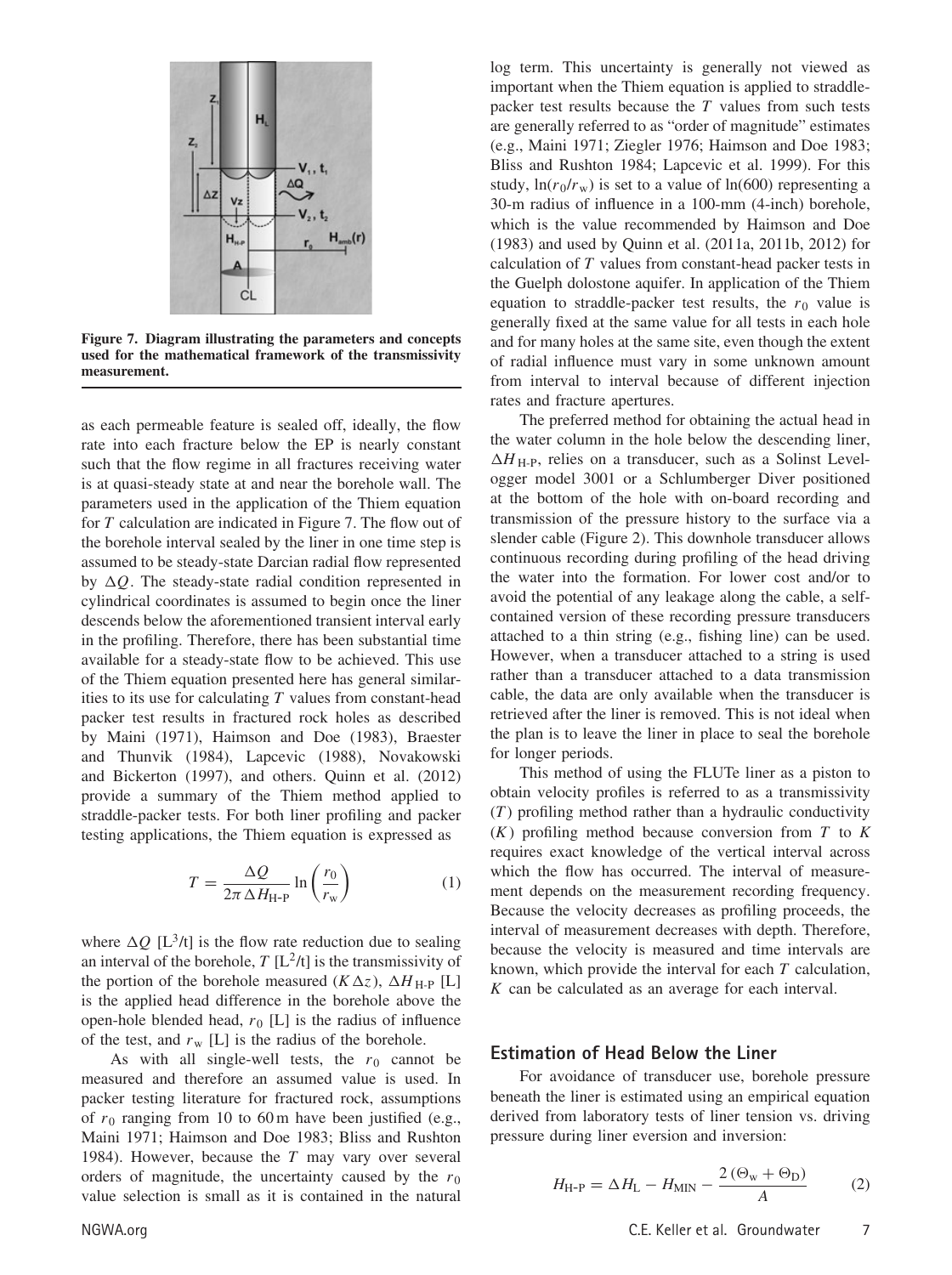where  $\Delta H_{\text{L}}$  is the driving head in the liner,  $H_{\text{MIN}}$  is the minimum head needed to evert the liner against the resistance due to the fabric stiffness,  $\Theta_w$  is the recorded tension on the liner at the wellhead,  $\Theta_{\rm D}$  is the total drag force on the liner within the borehole (friction), and *A* is the borehole cross-sectional area. The factor 2 is an empirical coefficient determined from many eversion tests in a laboratory apparatus using different liner materials. The tension at the wellhead  $(\Theta_w)$  and the head inside the liner  $(H_L)$  are precisely measured in the field while profiling using load cells selected for the desired load range and a pressure transducer mounted in the profiler, respectively. The total drag on the liner  $(\Theta_D)$  is not measured, but is intentionally reduced to as near zero as possible. The drag term becomes important when the water table is very deep or when profiling a borehole with extremely high transmissivity. For profiling in boreholes with deep water tables, the use of a tremie hose inside the liner to introduce the water at the water table depth without wetting the inverted liner helps to minimize the drag. In extremely high-permeability boreholes, the driving head in the liner  $(\Delta H_L)$  is kept as large as possible to reduce the significance of drag on the liner. Uncertainties in  $\Theta_w$ ,  $\Theta_D$ , and the "factor 2" are only significant to  $\Delta H_{\text{H-P}}$ , and therefore *T*, to the extent that the uncertainties are large relative to  $\Delta H_{\text{L}}$ . For that reason, it is important that  $\Delta H_L$  be relatively large, but not so large as to rupture the liner. It is also important that the head in the hole beneath the descending liner,  $H_{\text{H-P}}$  in Figure 7, exceeds the head everywhere in the formation so that all flows are out of the borehole and that there is no cross flow occurring in the borehole between transmissive intervals. Significant inflow is easily recognized in that it causes an increase in the velocity, violating the expectation of a monotonically decreasing liner velocity. Comparison of the calculated head from surface measured parameters with the directly measured head beneath the liner generally shows excellent agreement as indicated by the example shown in Figure 8, which is typical for the many holes where this comparison has been made.

The velocity per unit driving pressure ( $v_i / \Delta H_{\text{H-P}}$ ) for each time step is plotted vs. depth to create a velocity profile of the borehole. Because the depth increments for each time step vary with the liner velocity, the hydraulic conductivity obtained from the transmissivity calculation has variable depth resolution. The largest intervals  $(\Delta z_i)$ are located at the top of the borehole where the velocity is highest. Changes in the velocity per unit driving pressure are then calculated throughout the borehole and multiplied by the borehole cross-sectional area to obtain  $\Delta Q/\Delta H_{\text{H-P}}$ for use in the Thiem equation.

#### **Insights from the Velocity Profile**

Profiling results from three holes in the Guelph fractured dolostone aquifer are used here to illustrate insights derived from the liner profiling method. The overburden at the site is between 3 and 5 m thick. Boreholes



**Figure 8. Comparison of measured pressure history from the transducer at the bottom of the hole beneath the liner with the calculated pressure history using the measurements of the liner at the surface for MW-26. In this case, the agreement is very good and the transmissivity results are essentially the same using either history for this borehole. Boreholes with higher vertical flow rates (***>***38 L/min [10 gpm]) generally do not show such good agreement.**

were continuously cored (HQ, 96-mm diameter) from the top of rock to the bottom of the boreholes up to 100 m below-ground surface (bgs). The water level in the open boreholes varies seasonally between 3 and 5 m bgs. This dolostone aquifer supplies most of the municipal water supply for the City of Guelph. Borehole flow metering in open unpumped holes shows that some boreholes in this formation have downward vertical flows greater than 400 L/min. This flow condition is caused by the pumping of municipal wells that draw most of their water from the deep part of the aquifer. The three boreholes were selected to show the nature of velocity profiles. In 2006, the liner method was applied twice in 1 d in borehole MW-24, which extends through the full depth of the 100-m-thick dolostone aquifer into the underlying shale aquitard. Each profiling episode took about 2 h. In the first step of liner profiling data processing, the data from each run were smoothed, as shown in Figure 9a, to produce a velocity profile used for hydrogeological interpretation. The profile smoothing process removes the small oscillations in the profile reasonably attributed to noise caused by the measurement and recording devices. Figure 9a shows both the raw velocity profile and smoothing results for MW-24, with the profile smoothed over three successive time steps and the monotonic fit of the smoothed curve. The degree of smoothing needed is judged by the amount of deviation from the raw data. For this example, the excellent match of the three profiles is typical of what is deemed to be a "good data set."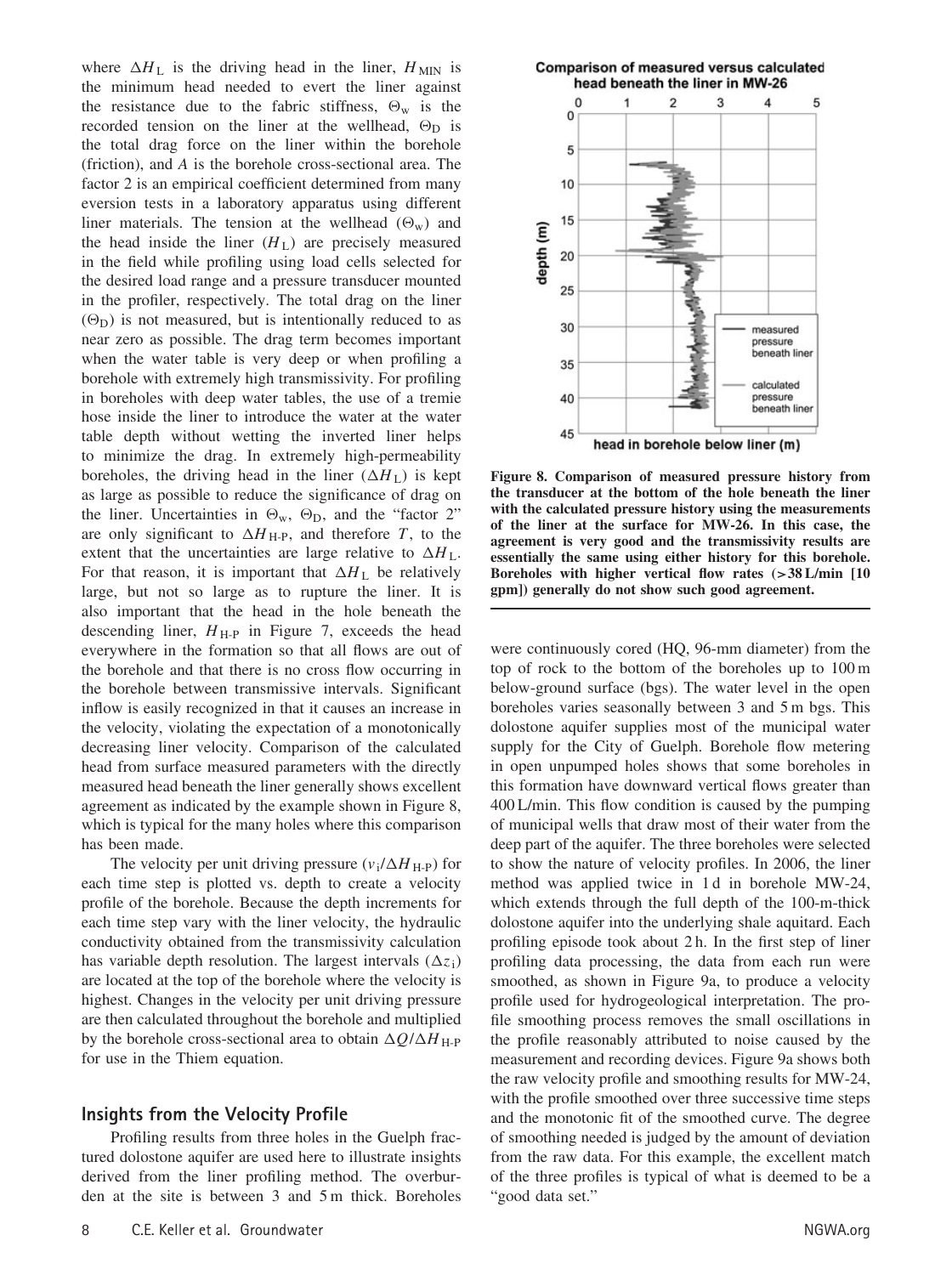

**Figure 9. Plots showing (a) data from MW-24 liner profiling showing raw and smoothed velocity profiles over three time steps (6 s) and monotonic fit used for hydrogeological interpretation, and (b) monotonic fit for two profiling events done on the same day, showing generally similar results but with the** *T* **obtained in the zone of the most prominent permeable feature at 73 m bgs greater from the second run, which is attributed to "well-development" effects caused by liner removal after the first run.**

An unexpected benefit of the liner method is its use for removing sediment clogging from fractures. Figure 9b shows the monotonic fit for the two profiling events done on the same day. The two profiles are generally similar, but the *T* obtained from the second run was greater than the first by about 60% at the most prominent fracture at 73.1 m bgs. This difference is likely owing to "welldevelopment" effects caused by the removal of the liner after the first run. A specially designed machine referred to as a "linear capstan" is used to remove the liners as quickly as possible by applying strong tension to the tether that is attached to the bottom of the liner causing the liner to invert back up through the borehole. This tension creates a strong low pressure beneath the liner that draws water from the formation into the borehole. The tension typically applied produces a pressure drawdown estimated at up to 30 m of head difference between the water column in the hole and the formation pressure represented by the open-hole blended head. This large inward hydraulic gradient promotes removal of sediment clogging fractures. This increased transmissivity (and corresponding decrease in liner profiling time) has been observed in other boreholes where a blank liner was removed and installed a second time.

In boreholes that penetrate through an aquifer into an aquitard, the liner method provides insights about the nature of the contact or transition between the aquifer and the aquitard. This is illustrated by the liner profiles in MW-24 (Figure 9b), which show strongly decreasing velocity in the first 35 m gradually becoming slower with an abrupt velocity drop at 75 m bgs. The profiling was discontinued at 93 m when the velocity became so slow that there was no further benefit to continuing the measurement. The point at which the liner descent velocity became markedly slower indicates that the horizontal transmissivity below this elevation is much smaller than above. However, the contact with the aquitard is at 102 m bgs, where the shale begins as indicated by core and gamma logs. Figure 10 shows the *T* profiles in this hole alongside other types of borehole information. The depth (∼93 m bgs) at which liner descent velocity detected minimal transmissivity, and therefore only slightly permeable fractures, coincides with the depth (∼92 m bgs) below which no active groundwater flow was detected by Pehme et al. (2010) using high-resolution temperature profiling in the water column in this lined hole.

The liner profile expressed as *T* (Figure 10e) shows numerous transmissive features. It is reasonable to attribute each drop in velocity to a permeable fracture or fracture zone because the rock matrix permeability, as indicated by laboratory tests of representative core samples is small, about  $5 \times 10^{-9}$  m/s. This is a factor of 100 lower than the practical limit of liner measurements; therefore, the features identified by this profiling method are due to individual fractures. However, one must be wary of inferring too much about the transmissivity ascribed to each small interval traversed in a time step as an individual fracture. An obvious example is that near the bottom of the hole the liner is moving at less than a centimeter per half second time step. If a high angle fracture intersects the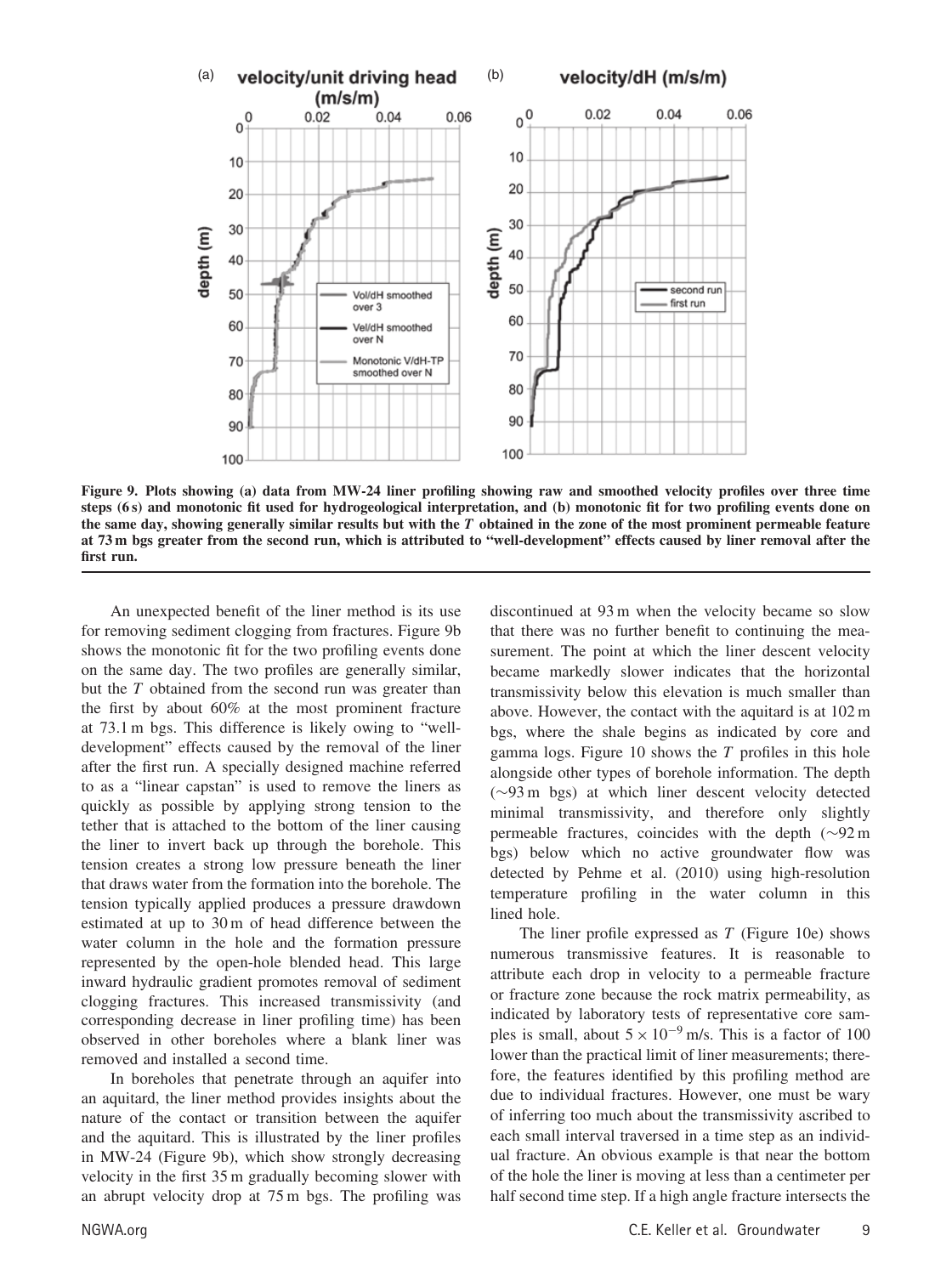

**Figure 10. Geological and geophysical features in MW-24 displayed along the liner** *T* **profile. The core log, caliper, and ATV logs all indicate the presence of numerous fractures, which is consistent with the liner profile where the** *T* **values are integrated over 1-foot intervals.**

borehole over a vertical distance of 20 cm, the liner measurement will divide the sealing of that fracture into about 40 time steps corresponding to 40 velocity increments which sum to the total velocity change as the liner seals the single fracture. Likewise, at the top of the hole, the liner may pass several fractures in a single time interval at a higher velocity. The continuous curve of Figure 10e is the integral of the transmissivity from the bottom of the hole to the top. The step changes in the curve are visually correct for the relative magnitude of each flow zone. The bar graph of Figure 10 is the integral of the discrete transmissive intervals over a fixed interval of 0.30 m. This would be comparable to a continuous series of 0.3 m straddle-packer tests. Such a short interval allows the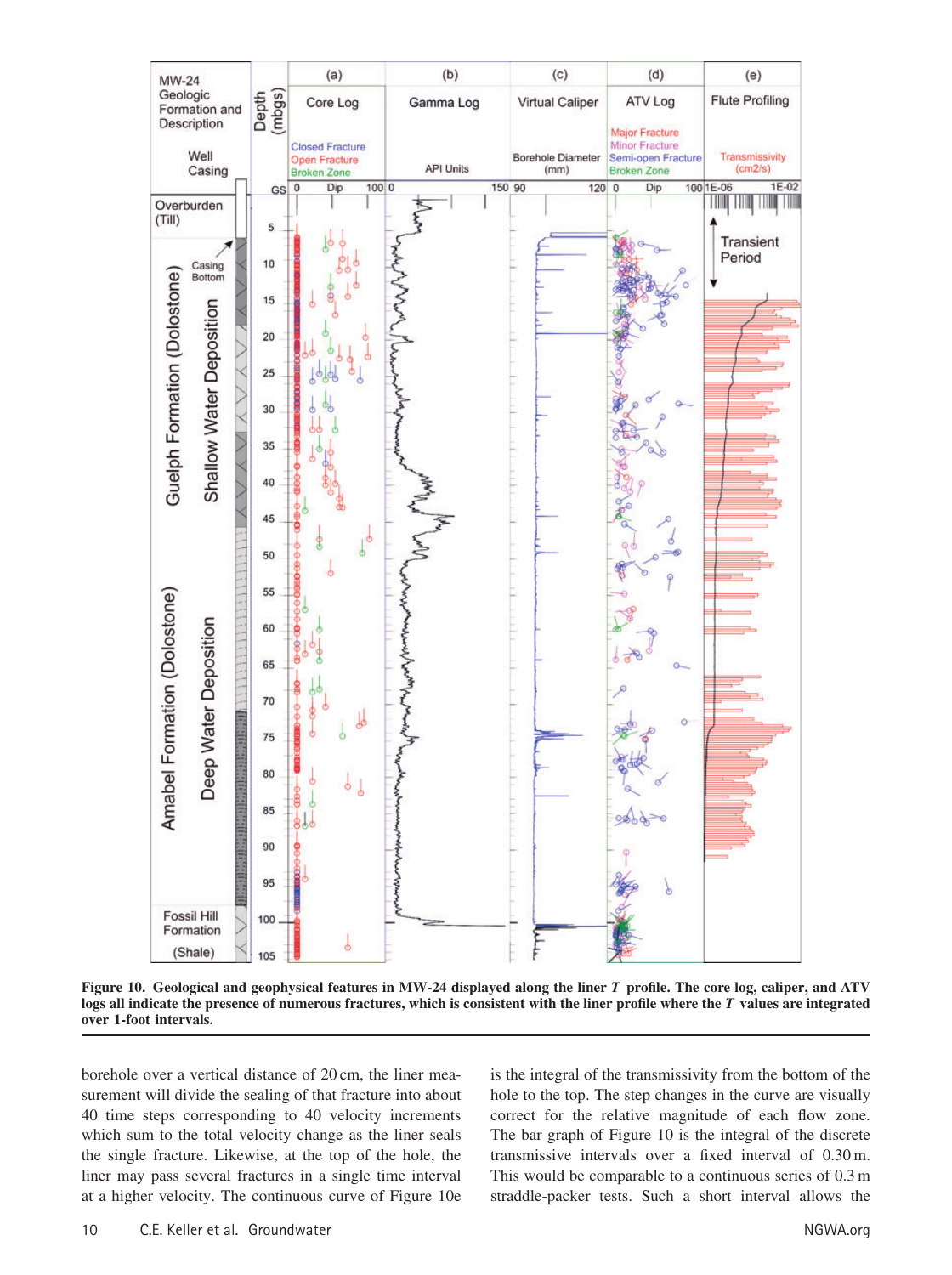easy identification of the prominent transmissive features. A shorter interval of integration would perhaps define the individual fractures more clearly. However, at some small scale, the inherent noise in the measurement would lead to very small false fractures.

Figure 10 shows that the liner profiling indicating numerous transmissive features is consistent with the occurrence of large numbers of fractures in this hole inferred from inspection of continuous rock core and acoustic televiewing. It is also consistent with the high-resolution temperature profiling inside the lined hole by Pehme et al. (2010), which showed a total of 18 hydraulically active fractures between depths of 34 and 91 m bgs. Above 34 m, the temperature profiling method did not provide data suitable for fracture identification. The core log and ATV identified fractures, but provide no indication of whether these fractures are permeable or not. It is reasonable to expect that the total number of significant fractures identified by the liner profiling method can be larger than the number identified by high-resolution temperature profiling (Pehme et al. 2010) because not all permeable fractures would have the degree of active groundwater flow needed for identification using only temperature profiles. For some fractures, the sensitivity for identification of fracture position or presence using the profiler method will be lower than the temperature method.

# **Comparison to Straddle-Packer Results**

Packer testing was done at 1.5-m intervals throughout the full length of two holes (MW-26 and MW-367-7) in the Guelph dolostone aquifer using the constant-head injection step method. Quinn et al. (2011a, 2011b) describe the equipment and test procedures applied in these holes. Figures 11 and 12 show comparisons of *T* profiles from the liner method with measurements from straddle-packer tests. The liner profiles provide *T* values due to permeability offered by individual fractures or specific intervals with multiple fractures or solution channels. It was necessary to integrate the liner measurements for comparison to the packer results by summing the liner *T* values over the same 1.5 m intervals as the packer test profile.

The depth-integrated (1.5 m interval) *T* profiles from the liner profiling of holes MW-26 (Figure 11) and MW-367-7 (Figure 12) are very similar to the packer testing results, except for the uppermost part of the hole where, as expected, the transient period prevented determination of *T* values from liner measurements. In the part of the hole where both methods gave *T* values, most intervals have similar values. The liner profile does not resolve transmissive features less than approximately 1% of the remaining transmissivity beneath the liner. For that reason, some of the lowest packer test values correspond to no measured transmissivity for the liner profile. There is a small tendency for packer testing *T* values to exceed liner *T* values in the bottom half of the hole, which is consistent with the expectation that the liner method has best accuracy toward the bottom of the hole, and the expectation that the liner method is prone to underestimate *T* values because of the effect of non-Darcian flow. The packer testing method used in these holes (Quinn et al. 2011a) was directed at avoiding errors as a result of non-Darcian flow, as discussed in the next section.

The liner profiling method provides the *T* for the entire hole below the point at which the transient condition ceases, which comes from the velocity measured at this point. For MW-26 and MW-367-7, these liner *T* values were 1.1 and  $1.3 \text{ cm}^2/\text{s}$ , respectively, which are close to the *T* values obtained for the same sections of these holes by totaling the packer testing values, which provided 1.0 and  $1.5 \text{ cm}^2/\text{s}$ , respectively. The closeness of these "entire" hole" *T* values illustrates use of the liner profiling method as a rapid means for determining entire hole *T* values. The closeness of these values suggests that although the two methods have different sources of error and uncertainty, these are not so large as to cause the *T* values to differ substantially from total aquifer thickness or hydrogeologic unit perspective.

The liner profile in MW-26 (Figure 11) has two gaps where the intervals are below detection, and one gap in MW-367-7 (Figure 12) where the packer testing also showed relatively low *T* values. These below-detection gaps occur in the upper part of the hole above the highest *T* intervals, which occur in the middle of these holes. This is also consistent with lesser liner method sensitivity in the upper part of holes. Nonetheless, the overall assessment through comparison of the two methods in these holes provides confidence that liner method *T* profiles provide good estimates compared with carefully performed straddle-packer tests, and that the profiles are a reasonable representation of the hydrogeologic conditions in the holes based on multiple lines of evidence.

# **Difficult Conditions, Limitations, and Uncertainties**

The liner profiling method is aimed at providing two types of information: (1) positions of permeable features along the borehole and (2) transmissivity estimates of permeable features along the borehole wall. A permeable feature may be a single fracture, a solution channel, an interval with numerous closely spaced fractures, or in some cases a zone where there is substantial rock matrix permeability. There are reasons for evident errors or uncertainties associated with the liner results for each of the two types of information. As the liner descends into the hole, the descent rate is measured at set time intervals (e.g., every half second). The applied head inside the liner is maintained by adjusting the rate at which water is added to achieve a constant positive differential between the head inside the liner and the head outside the liner in the formation. The liner descent rate (velocity) decreases each time a permeable feature is sealed by the passing liner. Because the descent rate is measured at a set time interval and the descent rate diminishes down the hole, the resolution based on the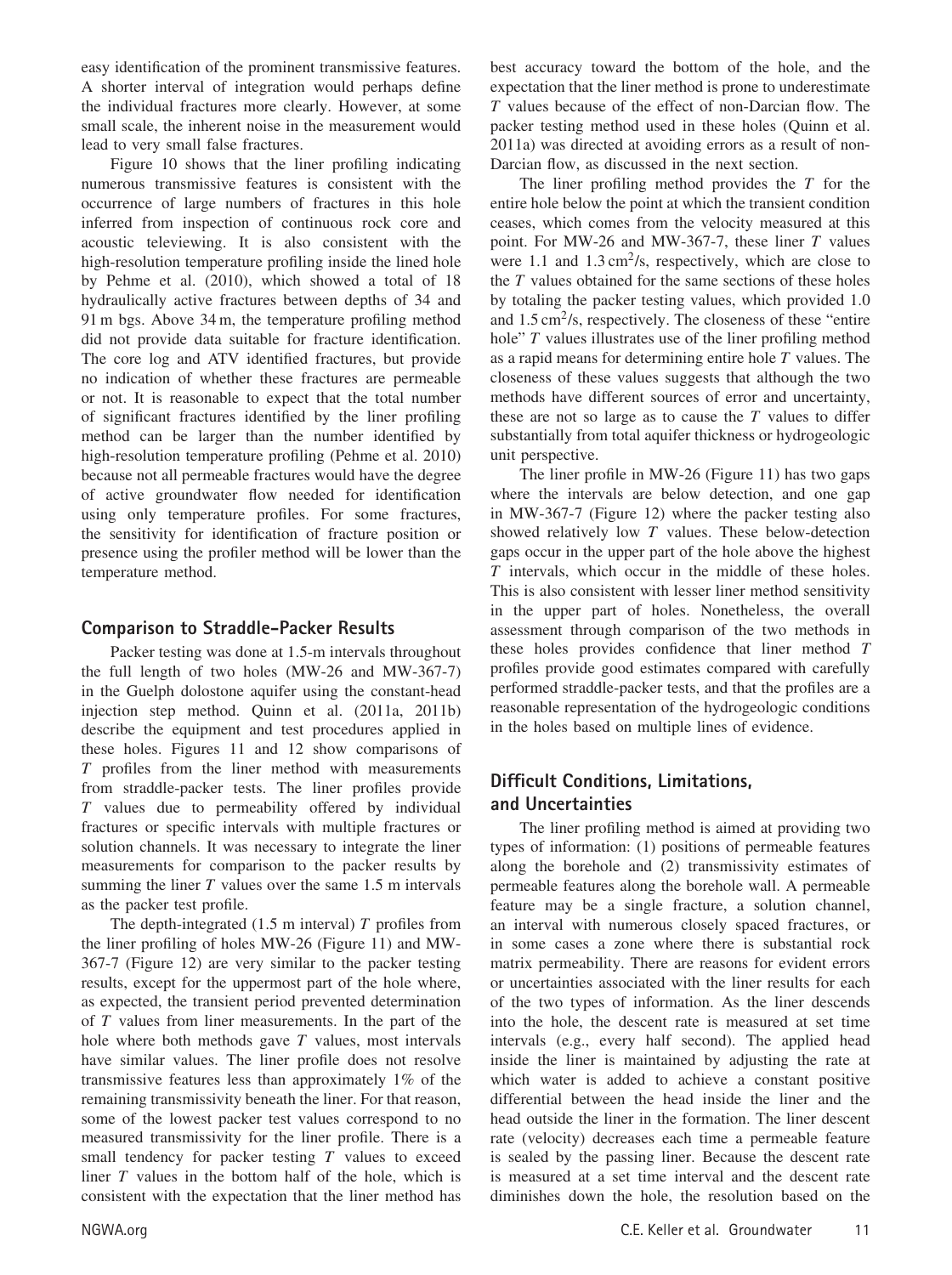

**Figure 11. Comparison of liner** *T* **profile with packer test** *T* **values in MW-26. The raw FLUTe profile integrated over the packer intervals is shown in column (b). The integrated FLUTe profile is compared to the packer testing values in columns (c)-(d). Column (c) shows the intervals in which the FLUTe had a larger value for** *T***, and column (d) shows the intervals where the packer testing had a larger value for** *T***. Geology and well construction are shown to the left of the diagram, and column (a) shows the virtual caliper log of borehole diameter.**

descent rate measurements increases with depth down the hole; and therefore the sensitivity of the liner profile to detect permeable features increases down the hole. The highest resolution of transmissive feature identification is achieved in holes where the highest transmissive zones are nearest to the top of the hole rather than at the bottom of the hole. Fortunately, at many sites the highest *T* zones occur at or near the top of rock where there has been more weathering or structural disturbance. In holes where the highest *T* is at or near the bottom of the hole, features with relatively much lower *T* go undetected.

Regardless of the distribution of permeable features along the borehole, the liner profile is normally expected to provide a reliable measurement of the total transmissivity in the open hole beneath the initial transient interval and it is generally very unlikely that the liner profiling method will miss identification of any major transmissive features. Cumulative experience obtained from profiling many different hydrogeologic settings indicates that the only holes where the velocity was too fast to obtain useful *T* was in karst with large solution channels near the bottom of the hole. The fastest profile to date was to 71-m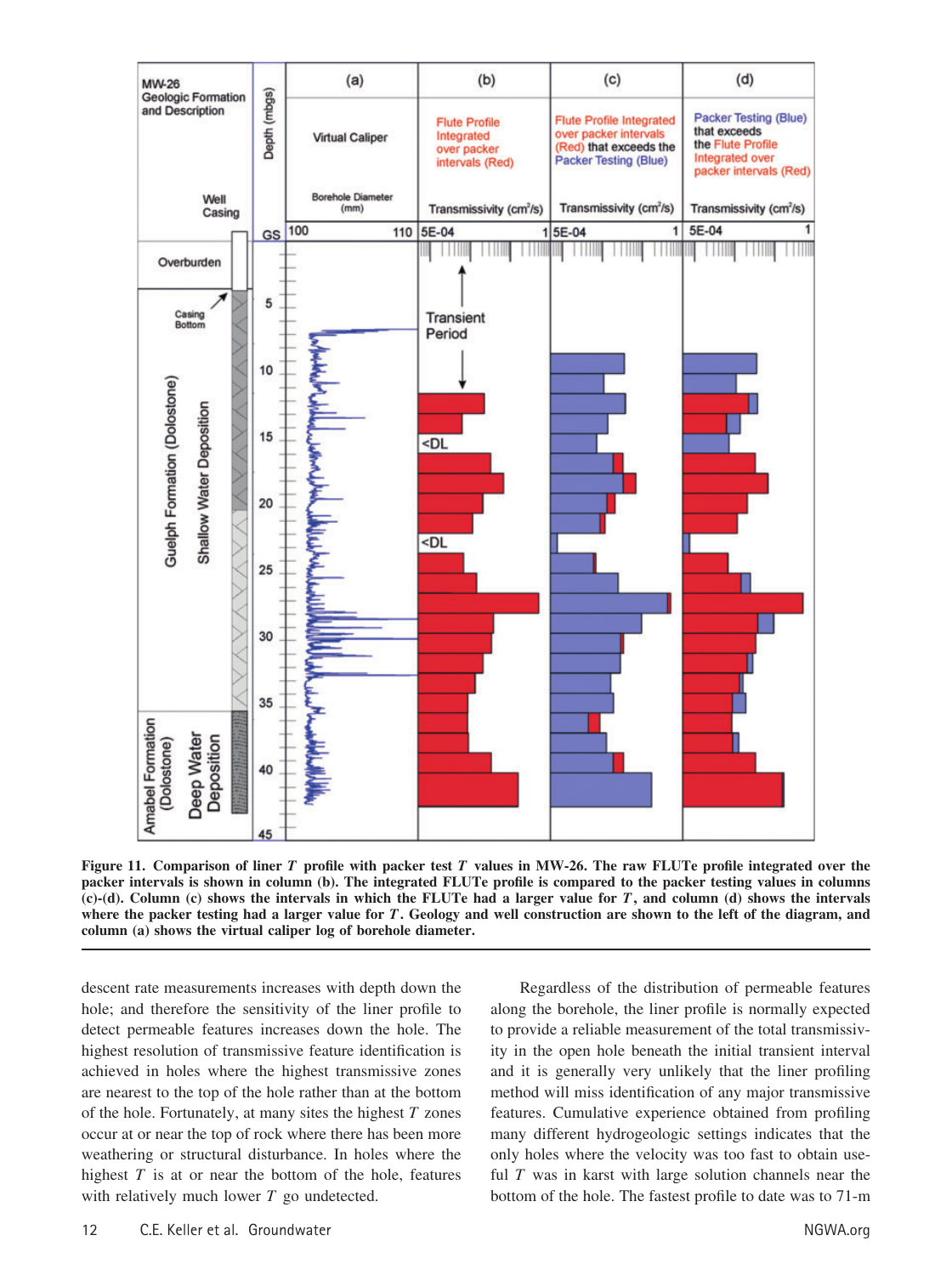

**Figure 12. Comparison of liner** *T* **profile with packer test** *T* **values in MW-367-7. The raw FLUTe profile integrated over the packer intervals is shown in column (b). The integrated FLUTe profile is compared to the packer testing values in columns (c)-(d). Column (c) shows the intervals in which the FLUTe had a larger value for** *T***, and column (d) shows the intervals where the packer testing had a larger value for** *T***. Geology and well construction are shown to the left of the diagram, and column (a) shows the virtual caliper log of borehole diameter.**

depth in 12.5 min and the spatial resolution of this profile was poor. However, profiling has also provided many useful profiles in karstic rock environments.

Artesian conditions present a particular but not insurmountable challenge. In a few cases where liner measurements were desired and the static head in the hole was above-ground surface (i.e., flowing artesian hole), the liner method was difficult but found to be feasible when a temporary structure (e.g., scaffolding)

was used to allow application of the head differential necessary to drive the liner down the hole. Recently, a more sophisticated approach for artesian holes has been applied that uses an attachment to the top of the wellhead to enable pressurization.

A much different problem arises in boreholes where a large inflow of cascading water occurs from a shallow fracture located in the exposed borehole segment above the blended head. This condition can exist only where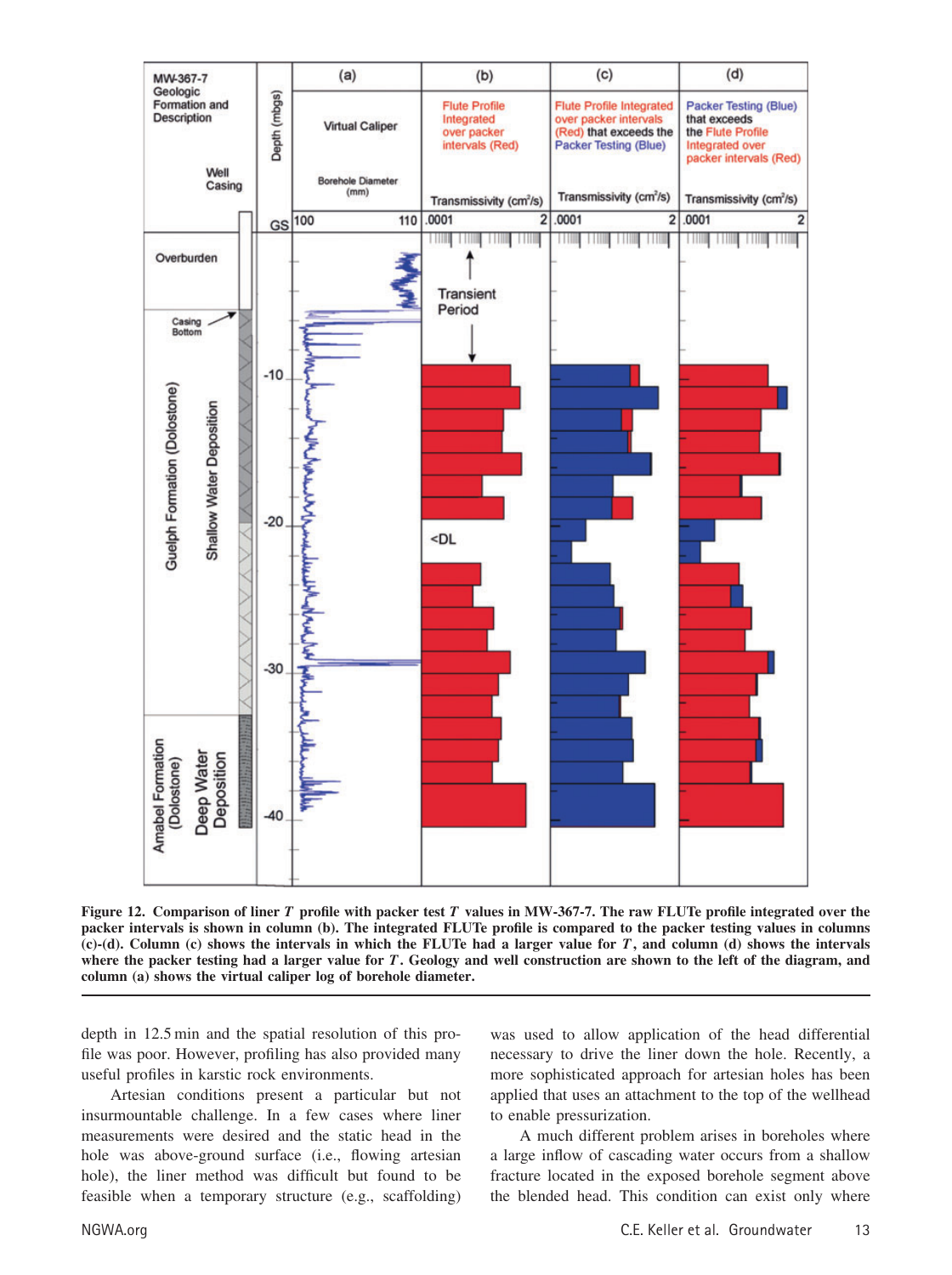there is a high-*T*, low-head zone deeper in the hole. Profiling in these holes can be difficult or impossible. The cascading water has a tendency to pull the liner into the borehole without applied head, and the high flow along the borehole wall may prevent proper sealing. In one hole, this problem was avoided by feeding an extremely large flow rate (e.g., 400 L/min) into the liner to keep the driving head large enough to seal the shallow inflow zone. Excessively high head may occur at some depth in the hole even though the blended head is not exceptionally high. In such cases, the liner profile may show no apparent transmissivity at this excessively high head zone, but when the liner passes the inflow zone and seals it, the liner descent velocity increases to compensate for the lost inflow. To confirm this excessive head condition, once the liner is in place, the water level can be lowered inside the liner in successive steps. When the water level no longer drops with the water removal, the head in the liner is at the highest head in the formation, because that highest head interval is starting to collapse the liner. Identification of these artesian intervals in this manner is very useful to the design of multilevel liner systems. Flowmeter measurements can also be useful evidence of this condition.

Although application of the Thiem equation for calculation of the *T* values is most appropriate, this can be a source of *T* value uncertainty because of differences between the actual field conditions and those assumed in the derivation of this equation. The Thiem equation is based on the assumption of steady-state horizontal flow in a fully confined horizontal layer (Todd 1980). The steady-state assumption is most appropriate because, typically, the borehole has been open for many hours or days before liner profiling begins. Because of cross connection caused by the open hole, water flows into the hole from one or more fractures and out of the hole from others to establish a local open-hole, quasi-steady-state flow condition. Then liner profiling quickly imposes a new quasi-steady-state condition on the borehole. Once the liner is below the transient interval, the applied head pushing the water out of the hole into the formation is maintained as a constant differential relative to the initial blended head. This condition ensures that the flow rate  $(\Delta Q)$  out of the hole at each permeable feature is constant until the liner passes and seals the feature at which point the  $\Delta Q$  into the fracture goes nearly instantaneously to zero. Therefore, at each instant as the liner travels down the hole, the flow regime in the fractures above the liner bottom becomes transient as groundwater flow in the fracture network adjusts to the imposition of the borehole seal. However, below the descending liner, there is quasisteady-state flow into each fracture because the constant applied head differential initiated when profiling begins. If the fractures are primarily horizontal with minimal vertical hydraulic conductivity, then it is reasonable to expect that the descending interface (transition zone) between the transient- and steady-state flow regimes does not influence the accuracy of the values calculated from the Thiem equation. However, in systems where there are numerous vertical or angled fractures allowing substantial vertical flow, the transient regime adjacent to the sealed hole rather than the assumed steady flow can introduce a source of error until that flow path has been sealed, at which time the total change in flow out of the borehole due to that flow path is correct. The complication of vertical flow for use of the Thiem equation also exists for straddle-packer tests where it can lead to connection of the straddled interval to the segment of open hole above and or the segment below the packers. This effect caused by vertical fractures is a form of local short circuiting. However, in profiling, this source of error is less, because the connection to the open hole above the bottom of the liner is not possible as the entire hole is sealed above the end of the liner.

There are other sources of error related to assumptions in the Thiem equation. The assumption that the initial blended head in the borehole is the same as the formation head has some uncertainty associated with it. However, this profiling method does allow the estimation of the actual formation pressure using a stepwise procedure for the liner when it is to be removed. This new technique of performing a vertical head profile during the liner removal is currently being tested to be reported in a future article. For holes where a multilevel monitoring system is installed later, the head data then obtained can be used to refine the profiling *T* results. Quinn et al. (2011a, 2011b) show that straddle-packer testing in these and other boreholes in the Guelph dolostone conducted at excessively large injection rates produces "non-Darcian" flow and therefore the *T* values are underestimated. The packer test *T* values in columns (c) and (d) in Figures 11 and 12 were obtained for "Darcian" flow regimes because the injection rates were controlled to achieve Darcian flow in each test interval (Quinn et al. 2011a, 2011b). However, in liner profiling, it is not feasible to control injection rates to achieve "Darcian" flow; thus, "non-Darcian" flow can be a source of error in the *T* values. However, based on the comparison between liner profiling and packer testing results for MW-26 and MW-367-7 shown in Figures 11 and 12, this source of error in these holes is very small. The errors in the values attributable to non-Darcian flow and the  $r_0$  assumption are expected to generally be less than an order of magnitude.

# **Conclusions and Implications**

Generally, the most important reason for installing liners in rock boreholes at contaminated sites is to minimize hydraulic cross connection and the associated cross contamination that is difficult to remove. However, only minimal additional effort, time, and expense are required during the liner installations to perform measurements to discern positions of permeable features and to obtain *T* estimates for these features. Therefore, since the introduction of this liner profiling method in 2003, it has rapidly become recognized as a useful addition to many fractured rock investigations. Testing the method in hundreds of boreholes in different hydrogeologic conditions has produced many refinements in the equipment and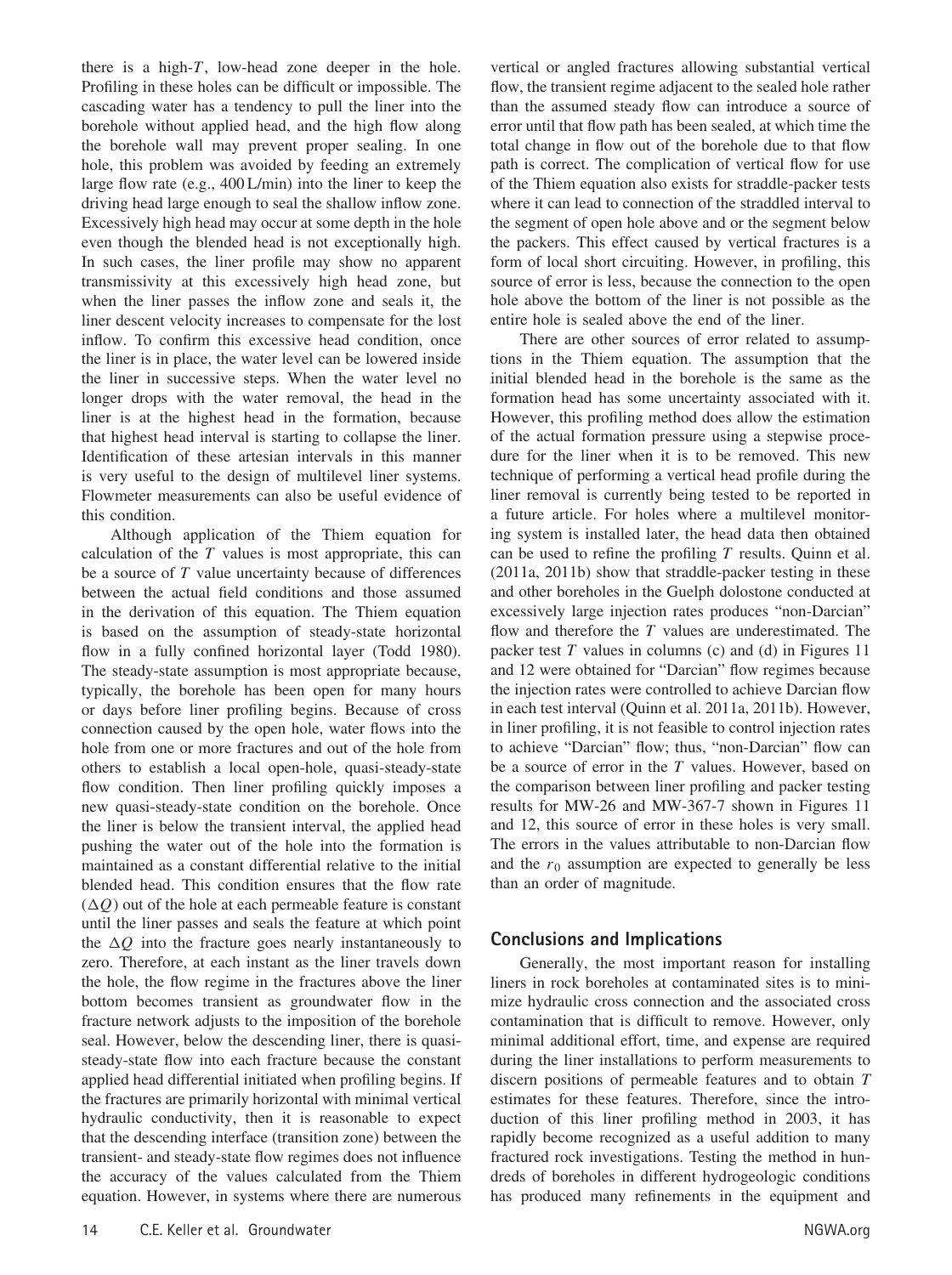procedures and there is continual improvement to the method. In cases where the borehole penetrates through an aquifer into an aquitard, this method provides insights concerning the position and nature of the aquifer/aquitard contact.

Prior to the development of the liner profiling method, hydraulic testing using straddle packers was the primary method available to obtain such depth-discrete, *T* profiles in boreholes. However, except at research sites, high cost generally prevents application of comprehensive packer testing using short intervals along the entire borehole length. Therefore, in conventional contaminated site investigations, straddle-packer tests are typically done in only a few intervals in each borehole. Our experience shows that the efficacy of straddle-packer hydraulic tests is enhanced when used in combination with liner profiling, particularly when the packer tests are done after the liner profiling so that the profiles can be used to guide selection of the packer test intervals. In boreholes where the sensitivity of the liner method is minimal in the upper part of the hole because of a relatively high transmissive zone in the lower part of the hole, straddle-packer tests can be used to measure *T* values in the intervals where the liner method detects only larger fractures. Not every small drop in the monotonic fit curve is a reliable identification of a small fracture, but the sum of all the transmissive features is a reasonable estimate of the transmissivity of the borehole. As experience is gained through use of the liner profiling method and with comparisons to *T* values obtained by other methods, we can expect that the data interpretation procedure will improve.

The liner profiling method is an important addition to the group of techniques used for examining the hydrogeologic features of boreholes and offers the greatest potential for enhanced insights when used in combination with straddle-packer hydraulic tests and borehole geophysics, including temperature profiling in the holes after the liner is installed (Pehme et al. 2010, 2013). The exploration into the rigorous use of liner profiling in combination with these other methods is in its early stage.

This profiling method is an efficient means of measuring *T* profiles in some types of holes for which straddlepacker testing is not practical, such as holes where the borehole wall is unstable rock or where the rock is so highly fractured that strong short circuiting during packer tests is unavoidable. Another situation where the profiling method is exceptionally efficient and costeffective relative to packer testing is for boreholes of very large diameter (e.g., *>*250 mm, 10 inches) because use of such large-diameter packers is commonly problematic. In contaminated site investigations where minimization of cross contamination between different levels in the borehole is mandatory, or at least desirable, the profiling method done soon after drilling the hole is completed occurs quickly as part of the borehole sealing procedure, whereas packer testing to measure *T* is done at the expense of cross connection.

### **Acknowledgments**

The comparison of profiling with packer testing conducted at the Cambridge and Guelph, Ontario, Canada sites was funded by the Natural Sciences and Engineering Research Council of Canada (NSERC) and The University Consortium for Field Focused Groundwater Contamination Research (theuniversityconsortium.org). The technical development of this borehole testing method was done by Flexible Liner Underground Technologies Limited (FLUTe). Assistance with liner profiling in Guelph was provided by Erik Storms of FLUTe, and Paul Johnson, Bob Ingleton, and Pat Quinn. Pat Quinn also performed the high-resolution packer measurements for our comparison to the liner profile results and Peeter Pehme provided the borehole geophysics and temperature logs. We thank Gary Wealthal, Tom Doe, and Matt Becker for their insightful reviews of an early draft of this article. We also thank the owners of the two field sites, Syngenta Crop Protection Canada, Inc. and Guelph Tool, Inc., for their cooperation and support with on-site logistics.

# **References**

- Bliss, J.C., and K.R. Rushton. 1984. The reliability of packer tests for estimating the hydraulic conductivity of aquifers. *The Quarterly Journal of Engineering Geology* 17: 81–91.
- Braester, C., and R. Thunvik. 1984. Determination of formation permeability by double-packer tests. *Journal of Hydrology* 72, no. 3-4: 375–389.
- Haimson, B.C., and T.W. Doe. 1983. State of stress, permeability, and fractures in the Precambrian granite of northern Illinois. *Journal of Geophysical Research* 88, no. B9: 7355–7371.
- Lapcevic, P.A. 1988. Results of Borehole Packer Tests at the Ville Mercier Groundwater Treatment Site. NWRI Contribution #89-64. Burlington, Ontario: National Water Research Institute.
- Lapcevic, P.A., K.S. Novakowski, and E.A. Sudicky. 1999. Groundwater flow and solute transport in fractured media. In *Groundwater Engineering Handbook*, ed. J.W. Delleur, 17-1–17-39. Boca Raton, CRC Press.
- Maini, Y.N. 1971. In-situ hydraulic parameters in jointed rock their measurement and interpretation. Ph.D. dissertation, Imperial College, London.
- Neuman, S.P. 2005. Trends, prospects and challenges in quantifying flow and transport through fractured rocks. *Hydrogeology Journal* 13: 124–147.
- Novakowski, K., G. Bickerton, P. Lapcevic, J. Voralek, and N. Ross. 2006. Measurements of groundwater velocity in discrete rock fractures. *Journal of Contaminant Hydrology* 82, no. 1-2: 44–60.
- Novakowski, K.S., and G.S. Bickerton. 1997. Borehole measurement of the hydraulic properties of low-permeability rock. *Water Resources Research* 33, no. 11: 2509–2517.
- Parker, B.L., J.A. Cherry, and S.W. Chapman. 2012. Discrete fracture network approach for studying contamination in fractured rock. *AQUAMundi: Journal of Water Science* 60, no. 52: 101–116.
- Parker, B.L., J.A. Cherry, and S.W. Chapman. 2011. Advances in the DFN approach for investigating contaminated sites on fractured sedimentary rock. In *Proceedings of 2011 NGWA Focus Conference on Fractured Rock and Eastern Groundwater Regional Issues*, September 26–27, Burlington, Vermont.
- Pehme, P.E., B.L. Parker, J.A. Cherry, J.W. Molson, and J.P. Greenhouse. 2013. Enhanced detection of hydraulically